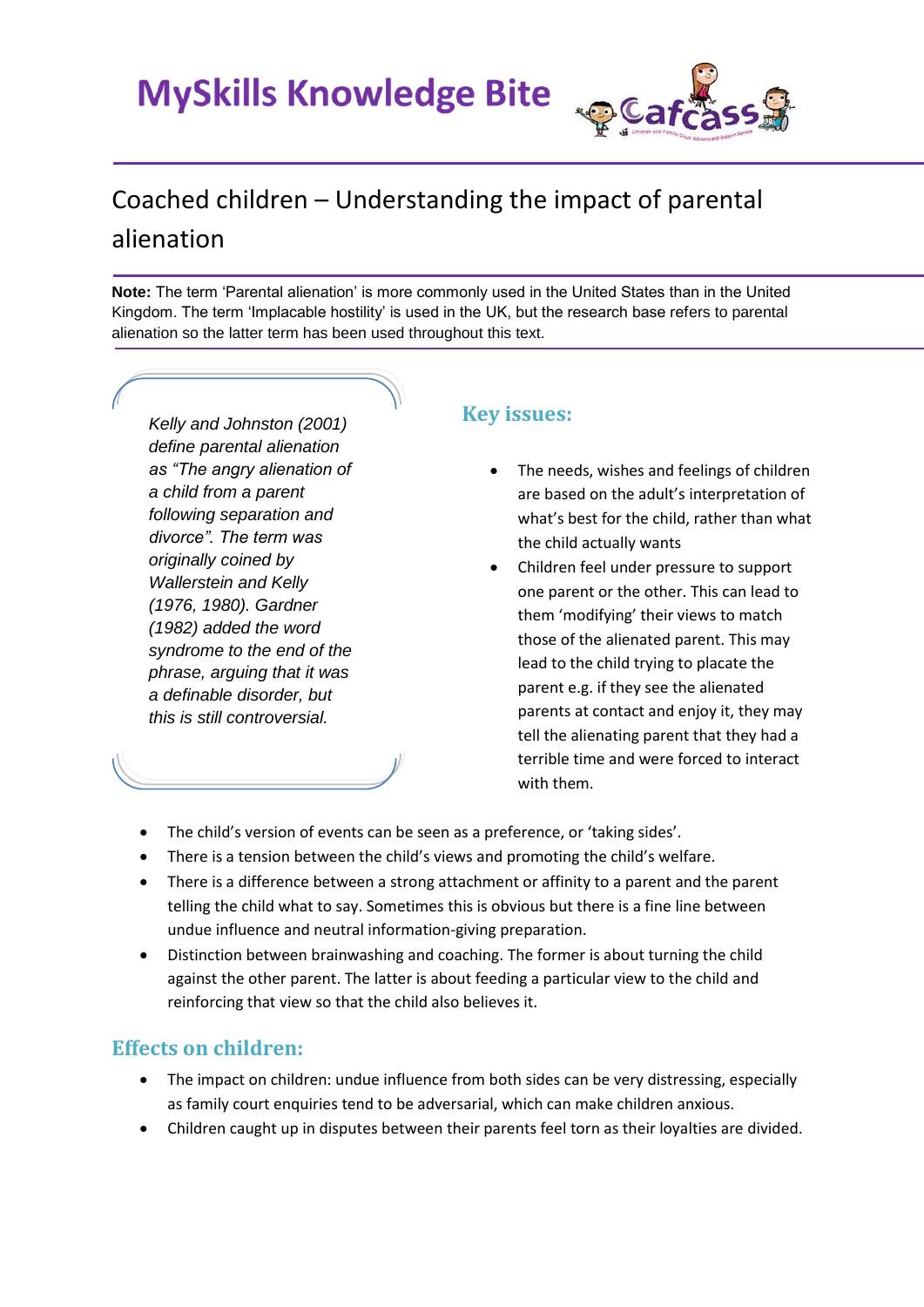# **Types and examples of coaching:**

- Children who are coached can be afraid of enjoying themselves with the other parent.
- Overt coaching: "Mummy said when you see him, cry and scream".
- Covert coaching: refusing cards and presents from the alienated parent; irrational fear of the alienated parent

### **Signs of coaching:**

**Children who have been coached are likely to display the following signs:**

- 1. They exhibit hatred towards target parent.
- 2. They copy/imitate the alienator.
- 3. They don't want to spend time with the alienated parent.
- 4. They are delusional or express irrational beliefs.
- 5. They are not intimidated by the court process.
- 6. Their reasoning is clearly based on what they are being told by the alienator and is not based on personal experiences.
- 7. Their feelings appear to be unambivalent.
- 8. They align themselves with the alienator.
- 9. They show no outward signs of guilt, just obsessional, irrational hatred.
- 10. They can present as normal until asked about alienated parent.

#### **Other indicators:**

- Clearly expressed antipathy by the alienator makes a difference. This can be heightened, for example, when the alienator gets a new partner who takes on the role of "Mum" or "Dad" while the alienated parent is referred to by their first name.
- Grandparental involvement heightens tensions as they will naturally be supportive of their own child.
- Children can also be influenced by older siblings if they take on their version of events.

#### **Considerations when working with coached children:**

**Practitioners should meet with parents first when they are concerned about the possibility of parental alienation. Boundaries need to be set and expectations managed. This can be useful when interpreting the child's wishes and feelings later, especially if they have been coached.** 

**Younger children seem to be able to get over initial resistance to contact better than older children.**

**Children should be seen individually where possible – sibling influence can be significant. Shorter periods of no contact are also a factor as they promote a better chance of renewed contact.**

**Weir: no correlation between length of proceedings and success or not of contact.**

**Practitioners have to consider whether the alienating parent is helping to undermine the child(ren)'s relationship with the alienated parent.**

**Practitioners should look for ways of finding out who is important to the child and the strength of the relationship: e.g. "Me and mum think that..." indicates some degree of influence.**